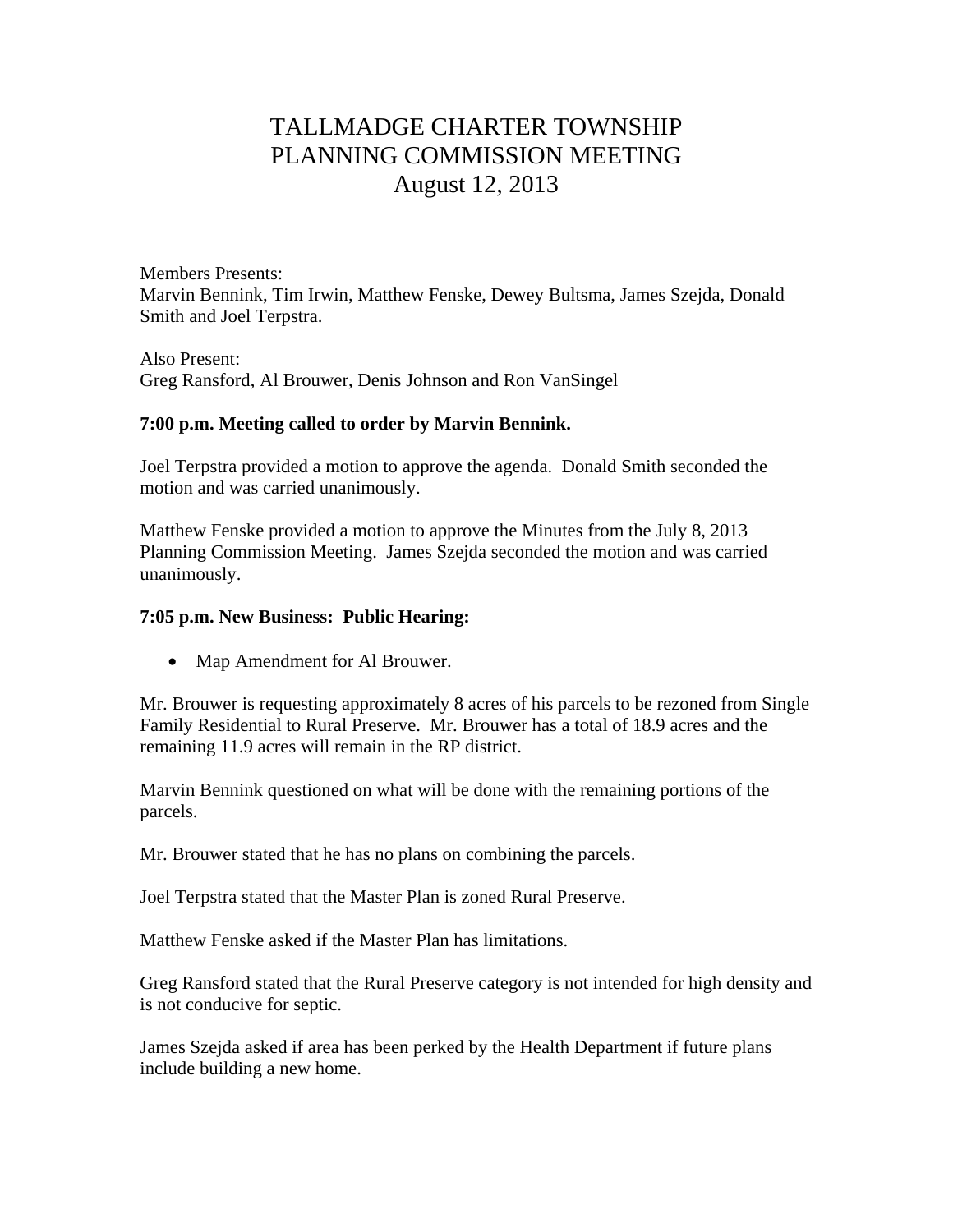Mr. Brouwer stated only where current home is located.

 Matthew Fenske provided a motion to approve the Map Amendment to rezone the listed three parcels to Rural Preserve. Joel Terpstra seconded the motion and was carried unanimously.

Special Use Permit/Contract Rezoning for Maas Development LLC.

Maas Development is requesting a special use permit to construct a Senior Assisted Living Facility located at 11276 First Ave.

Donald Smith stated that the current plans are not completed.

Denis Johnson with Maas Development stated that they are planning to construct a center for the elderly that need assistances in their day to day activities in a home like environment. This project will be completed in two phases with the first phase to consist of; 30 units that will be 20 x 20 rooms that include kitchenette, bedroom and a private bath. The second phase will be a 10 unit facility that will care for the elderly that require higher care; those rooms will be smaller in size.

Greg Ransford stated that the area that they are requesting is currently zoned Commercial (C-1). And they will be required to construct with the same requirements of that Zoning District.

Donald Smith stated that there is a pipeline easement which will need approval to pave over.

Ron stated that water/sewer is available from First Ave. There are also four stubs available for the storm water to drain into. He also stated that the set-backs come within the 35 feet requirements. He did state that they do want to keep most of the natural features that this lot has to offer. Ron has talked to the current property owners about a shared drive to lot 2 and lot 3. There will be a paved parking lot with 10' x 20' parking spaces with the area for a trash receptacle.

Joel Terpstra questioned if the residents will be driving.

Ron VanSingel stated that most of the residents will not be driving.

Tim Irwin stated that if it was a Two Phase project and what is the timeline of completion.

Ron VanSingel stated that it will be complete in a three year timeline.

Tim Irwin asked about traffic flow.

Ron VanSingel stated that the highest traffic volume would be during the day.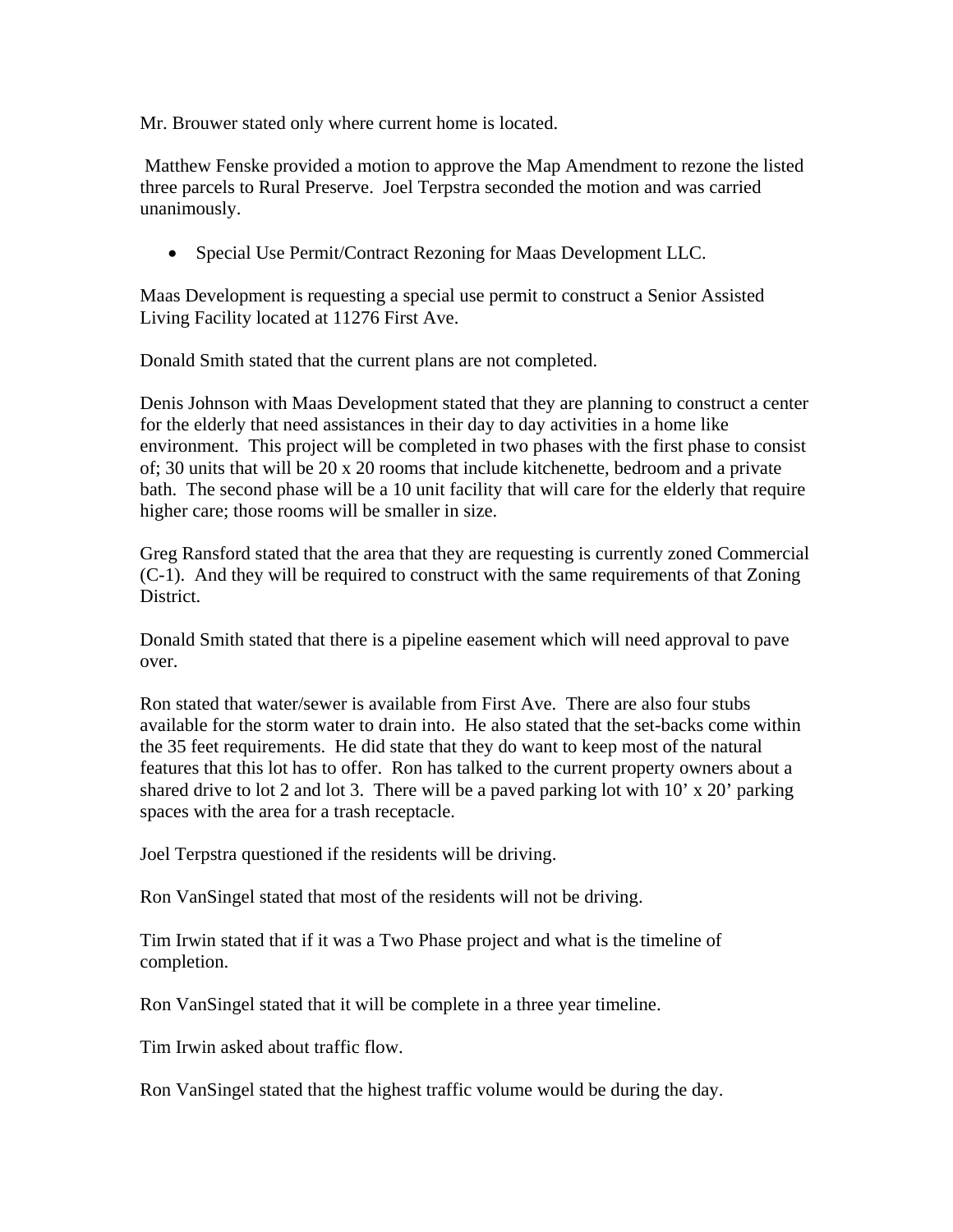Dewey Bulstma had questions regarding the size of waterlines.

Ron VanSingel stated that there will be a two (2) inch water service line. A four inch (4) fire protection line and the building will be equipped with a sprinkler system.

Greg Ransford stated that four (4) to five (5) additional water hydrants will be required.

Ed Geskus owner of Geskus Photography questioned if MDOT would be any closer to adding a stop light at Lake Michigan Drive and First Ave if the industrial area is to get any larger. He also asked if they would be required to add more trees to maintain the natural screen.

Warren DeLuew with American Chiropractic stated that he would like to see the development go in, but is concerned with increased traffic volume and the addition of a stop light.

Mr. Stehouwer owner of Stehouwer Sales and Service is concerned with the traffic volume and does not think that a facility like this would not fit into the industrial park.

Todd Lemmen is concerned with sidewalks and maintaining them.

Ron VanSingel stated that the sidewalks will be limited. The front of the building will be streetscape and will be intended for outdoor enjoyment.

Marvin Bennink questioned if there is any issue with the building being that close to the road.

8:20 p.m. Public Comment closed.

Dewey Bultsma stated that it would be beneficial to extend the shared drive to the back of Lot 2 and Lot 3.

Greg Ransford stated that there will be a temporary site for trash removal until Phase Two is complete.

Donald Smith stated that the entry will need to be completed before operation is opened.

Joel Terpstra provided a motion to approve the request with conditions that include:

- Showing faced brick for the west façade
- Cooper Lighting lights for the PFT Tribute and Pole Combo.
- Old World Lights.
- Owner shall install and maintain in good health or replace necessary two staggered rows of Evergreen trees along and for the entire length of the East